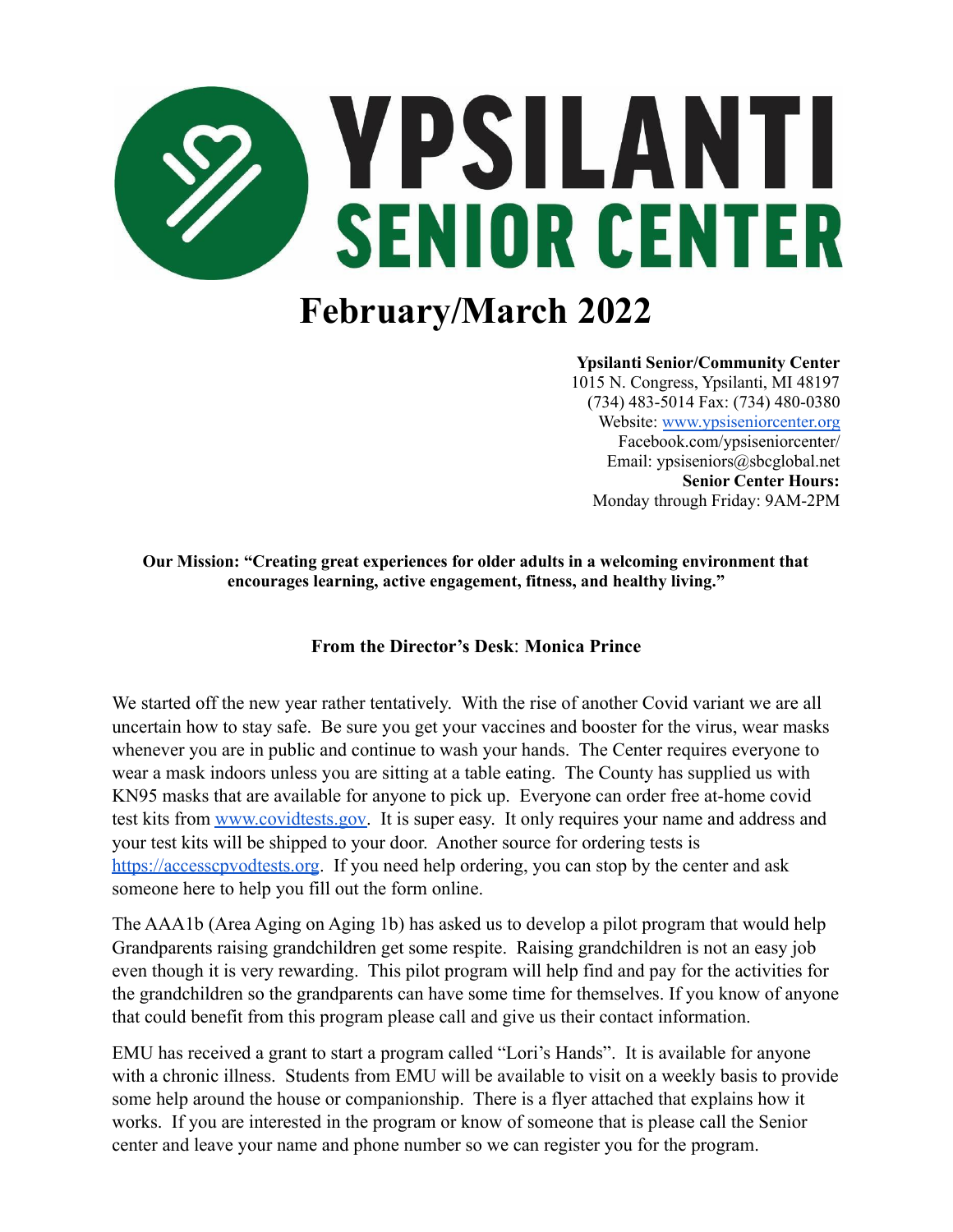#### **Fundraising Committee**

We would like to form a fundraising committee for the center. We are in constant need of money coming in to keep the center running and expand our programs. We need your help.

Saturday Feb 12, 2022

10am to noon

at the senior center

Please come with your ideas to form a fundraising plan for the center. Everyone can help to keep YSC prospering.

The Senior Center board meets the first Wednesday of every month at the Center at 6:30pm. It is an open meeting with time at the beginning for public comment. Feel free to join us. I try to publish the agenda ahead of time on the website. If it is not there, feel free to email me to get a copy.

### **We are offering the following in-person activities unless stated otherwise:**

**Monday:** Frozen Food Pick-Up 11:00-2:00 (must be ordered the previous week)

Gentle Fitness 10:30 - 11:30

Euchre 12:30-2:00

**Tuesday:** Service Project 10-11:30

Digital Connecting Corps: One-on-One Tech Help 10-12

Hot Lunch 11:45 (must be ordered the previous week)

Knitting/Crochet 12:30-2:00

**Wed:** Art 10:00-11:30

Hot Lunch 11:45 (must be ordered the previous week)

Bingo 12:30-2:00

**Thurs:** Chair Exercise (Madonna Univ Nursing Students) 10:30-11:30 Hot Lunch 11:45 (must be ordered the previous week)

Health-Related Workshop (MU Nursing Students) 12:30-1:30

**Friday**: Norwegian Therapeutic Massage 10:00-2:00 Gentle Fitness 10:30-11:30

Hot Lunch 11:45 (must be ordered the previous week)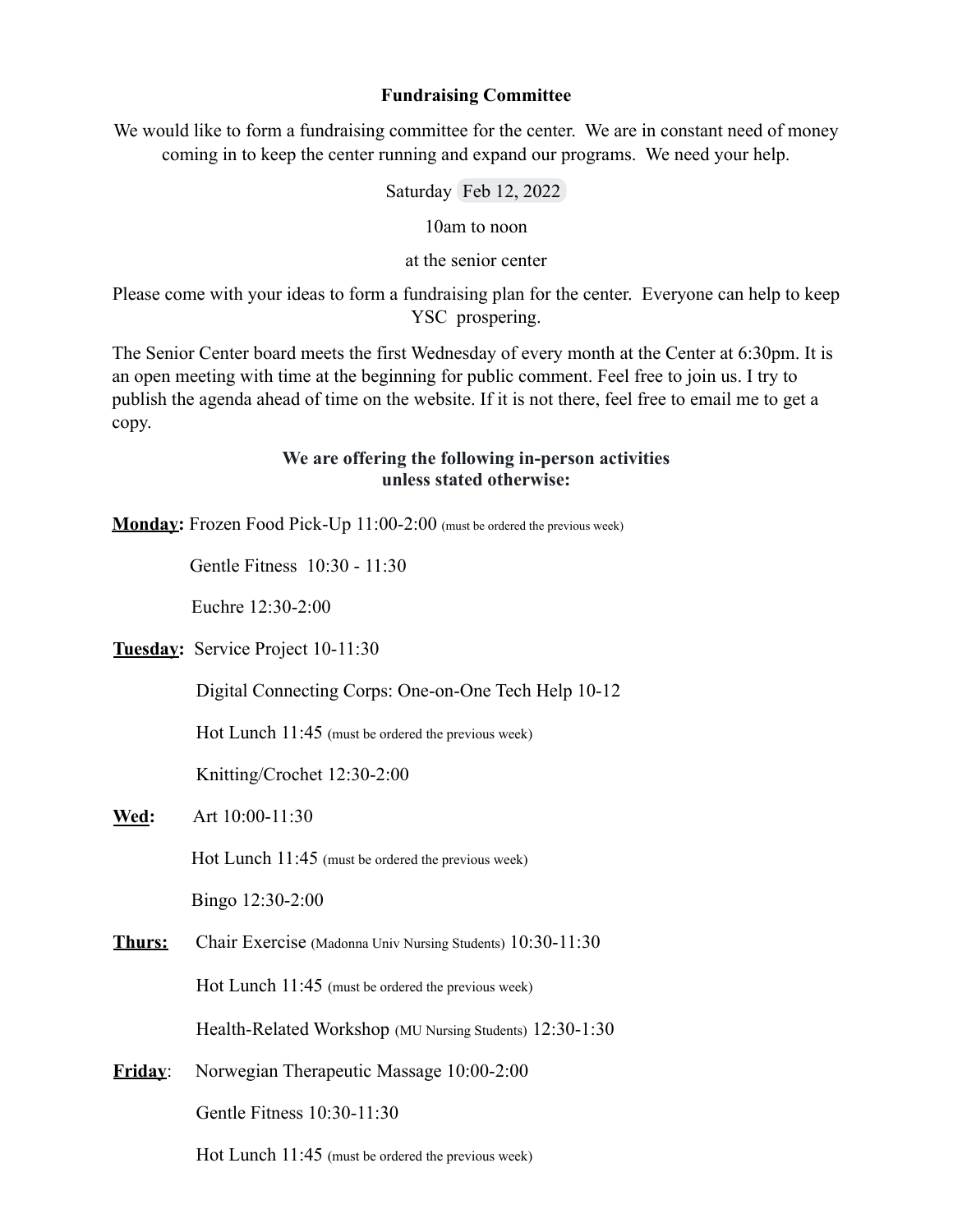We ask that you wear a mask and social distance. We will have a sign up sheet for each of our activities. Space is limited for each activity. We will also have you sign in as you enter the center so we can monitor for contact tracing.

#### **Food/Lunch Program**

Monday Frozen lunch pickup will continue for the time being. We can add new people to either the frozen or hot lunch program. There is some basic paperwork to enroll in the lunch program. Monthly menus are available at the Center.

We need to know on Wednesday of the previous week, if you'd like frozen or hot for the following week. After you sign up, the frozen meals can be picked up on Mondays from 11-2 and the hot meals are served at 11:45 am and must be eaten at the Center. No take out is available for the hot meal. Please wear a mask and keep a safe distance from others.

#### **Creative Writing is back in style!**

Did you master doing 100 push ups? Where was your first dance? Do you see a 2nd career writing for Netflix? Have short stories? Join Gwen in person starting on the 1st Monday in February at 1:00 right here at the Ypsilanti Senior Center.

# **Timeslips Storytelling**

Are you looking for something to add a little fun to your week? Join us for TimeSlips Thursdays happening March 31, April 7th & 14th, from 12:30pm - 2pm.

Each Thursday afternoon you'll get to laugh, be creative, and have a good time with your fellow community members while telling an inventive story all your own. *No storytelling, or performance experience necessary!* In fact, TimeSlips techniques were first developed as a way to connect and engage with older adults experiencing dementia. Today, TimeSlips is a tool that people all over the world use to engage older adults in order to ignite their creativity and make their lives richer.

Each session is led by a team of facilitators from Eastern Michigan University who are undergoing TimeSlips training. These facilitators will be a mixture of faculty, staff and students from EMU, along with the Ypsilanti Senior Center Director, Monica Prince. COVID-19 protocols will be in place including screening, mask requirements and social distancing. Each session will be limited to 20 participants, and there is no cost to attend. To sign up please call [\(734\) 483-5014](https://www.google.com/search?q=ypsilanti+senior+center&oq=ypsilanti+senior+center&aqs=chrome..69i57j46i175i199i512l2j0i22i30l2j0i22i30i457.3750j0j7&sourceid=chrome&ie=UTF-8#)

**Reminder the center is closed whenever the schools are closed due to weather. The center will be closed February 21 for President's Day**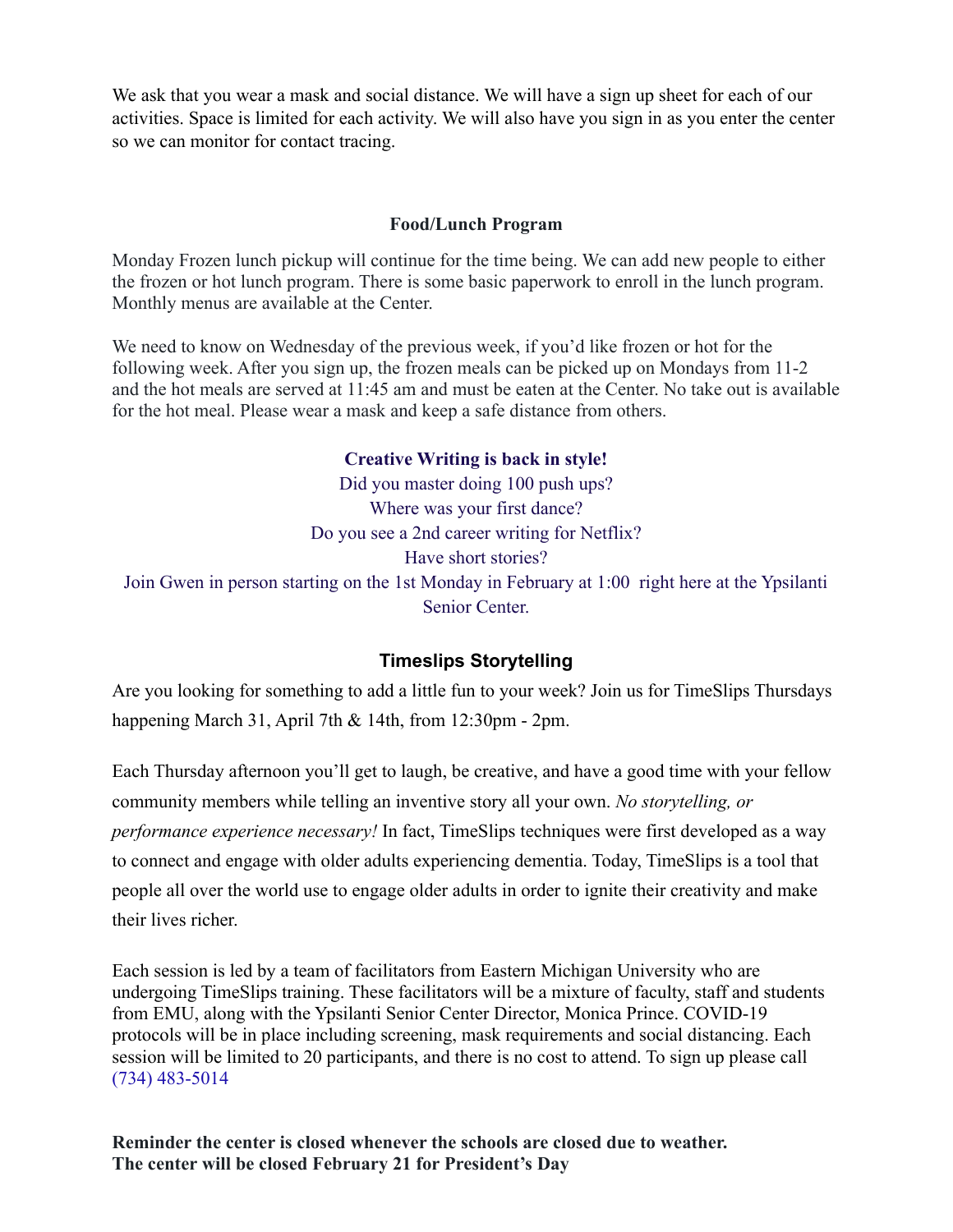#### **Moving to Wellness**

Tuesday February 22 at 1pm Promedica will provide us with insight on living through grief and depression. We have had a number of losses and isolation of covid has led to depression for us all. come and learn tips to move on and learn to lead a healthy and happier life.

#### **Service Project**

We are making "plarn" on Tuesday mornings. Plarn is yarn made from plastic bags. Later we will make sleeping mats from the plarn to give to the homeless. This is a great time to socialize while doing good.

#### **Produce Boxes**

We will continue to have PRODUCE/PANTRY and PPE items available once per month, on the second Friday, from **2:30-5pm** on the following dates: Friday, Feb 11; March 11; April 8 and May 13.

We could use help unloading the produce  $(2-2:30)$  and helping as people pick out their food (2:30-5) and cleaning up after (5-5:30). Let us know if you can help out. Quantities are limited and vary from month to month. First come first served.

#### **Cooking and Nutrition**

There are several cooking videos on our website. Chef Jeff will have a survey out soon so that he can target recipes that will help us get and stay healthier. Check them out at <https://ypsiseniorcenter.org/healthy-cooking/> These were paid for by a grant from the Michigan Department of Human Services.

## **Massage Therapy**

Sissel Bridges is switching to massage therapy to the fourth Friday of each month, on from 10-2. Please call her directly to schedule at 734-383-4387 or 734-340-3766. Rates are: 30 mins \$26, 45 mins \$38, 60 mins \$50.

Massage can be a powerful tool to help you take charge of your health and well-being both physically and mentally, or to re-charge or detoxify your body. For more information go to the web site **[Health and Wellness Coach - Norwegian Health](https://norwegianhealthwellness.com/) @ Wellness LLC [\(norwegianhealthwellness.com\)](https://norwegianhealthwellness.com/)**

#### **Exercise**

All of the WCC classes will continue to be ONLINE this Winter. Register for Mark's exercise, Dee's line dance or Liz's yoga at wccnet.edu/senior-focus. Because these classes are all online you can also choose from classes that were normally held at other senior centers. You can borrow exercise equipment from the center for these classes. Call before to make sure someone can let you into the building to sign out the equipment. We are going to try to show Mark's classes on our TV on Mondays from 10-11 and 11 - noon. You will need to check in at the front desk and wear a mask at all times while indoors. Please set up your equipment to social distance from everyone else. Register as you would normally and then let us know that you will be viewing the class from the center.

#### **Intergenerational Spanish**

EMU will once again sponsor an intergenerational Spanish language and culture class. It will be in person at the senior center. The class will be held on Thursdays from 4:00 - 5:20 from March